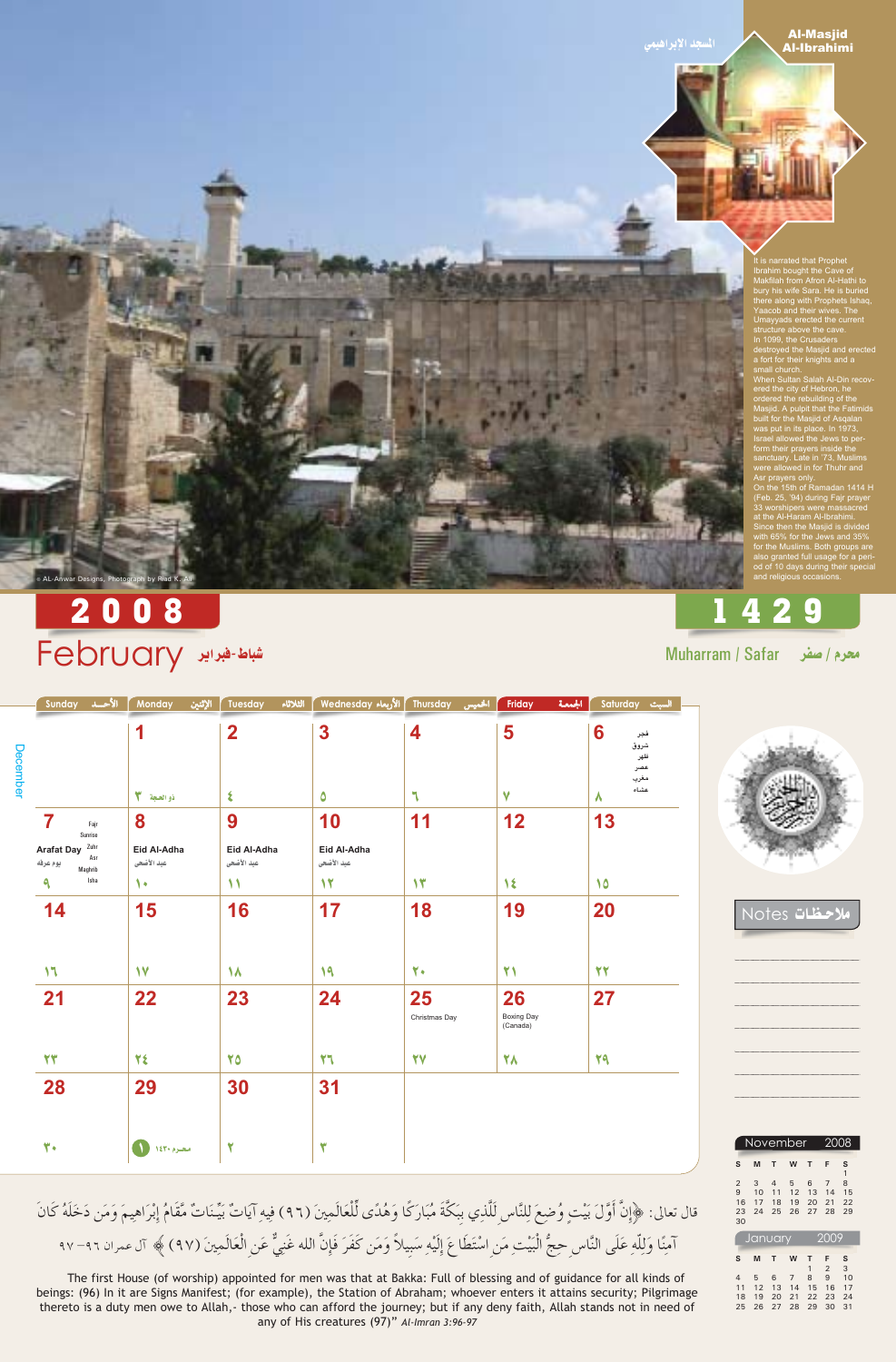الحرم اللبوي الشريف

**WHY WHY WHY THE** 

**Al-Masjid Al-Nabawi** 

Prophet Muhammad (pbuh)<br>built his Masjid in the first year of Hijra upon his arrival to<br>Madinah on an area estimated<br>at about 1050 m2. Since then the Masjid wit-<br>nessed nine expansions; the<br>first was at the time of the Prophet (7 H). Currently the<br>total area encompasses<br>400,000 m2. With a capacity of one million people

the Masjid has four floors for<br>worshippers, 10 minarets, 82<br>gateways, and 24 escalators<br>with state-of-the art air condi-<br>tioning, lightening, and control systems.

Systems.<br>The Masjid includes the Noble<br>Room (House of Aisha) where<br>the Prophet and his two com-<br>panions, Abu Bakr and Omar, are buried. It also includes the<br>Noble Rawda of which the<br>Prophet narrated, "Between my house and my pulpit there is a garden of the gardens of -<br>Paradise."

Al-Madina is considered a place of sanctity just as is Mecca. The<br>Prophet said: "It is a safe sanc-<br>tuary, it is a safe sanctuary."

# 1429



& AL-Anwar Designs, Photograph by Riad K. Ali

**Service** 

| Safar / Rabi'   ربيع الأول   Safar / Rabi' |  |  |  |
|--------------------------------------------|--|--|--|
|                                            |  |  |  |

السبت Saturday الجمعة | فجر شروق November ظهر عصر مغرب عشاء دو القعدة ٢  $\overline{2}$ 5 6  $\overline{\mathbf{7}}$ 8  $\overline{\mathbf{3}}$ 4  $\mathsf{Fajr}$ Sunrise Zuhr Asr Maghrib Isha  $\checkmark$  $\mathbf{a}$ Δ ٦

**BUILDING RIGHTING** 



Notes تا

| 9                                         | 10        | 11                                                       | 12        | 13                                 | 14 | 15            |
|-------------------------------------------|-----------|----------------------------------------------------------|-----------|------------------------------------|----|---------------|
|                                           |           | Veterans Day<br>(U.S.A.)<br>Rememberance<br>Day (Canada) |           |                                    |    |               |
| $\bullet$                                 | 11        | $\sqrt{ }$                                               | 13        | $\lambda$                          | 10 | $\mathcal{M}$ |
| 16                                        | 17        | 18                                                       | 19        | 20                                 | 21 | 22            |
|                                           |           |                                                          |           |                                    |    |               |
| $\mathsf{V}$                              | $\lambda$ | 19                                                       | 7.        | $\mathbf{Y}$                       | 22 | 22            |
| 23<br>30<br>5:59<br>7:11<br>12:17<br>3:02 | 24        | 25                                                       | 26        | 27<br>Thanksgiving<br>Day (U.S.A.) | 28 | 29            |
| 5:22<br>٢٤<br>6:33                        | 70        | $\mathbf{Y}^{\mathsf{H}}$                                | <b>YY</b> | 78                                 | 29 | ذو الحجة      |

قال تعالى: ﴿الَّذِي جَعَلَ لَكُمُ الْأَرْضَ مَهْدًا وَسَلَكَ لَكُمْ فِيهَا سُبُلًا وَأَنزَلَ مِنَ السَّمَاء مَاء فَأَخْرَجْنَا بِهِ أَزْوَاجًا مِّن نَّبَاتٍ شَتَّى﴾ طهrه

"He Who has, made for you the earth like a carpet spread out; has enabled you to go about therein by roads (and channels); and has sent down water from the sky." With it have We produced diverse pairs of plants each separate from the others." Taha 20:53

|    |    | October        |                 |                | 2008            |                |
|----|----|----------------|-----------------|----------------|-----------------|----------------|
| S  | M  | т              | W               | т              | F               | S              |
|    |    |                | $\mathbf{1}$    | $\overline{2}$ | 3               | $\overline{4}$ |
| 5  | 6  | $\overline{7}$ | 8               | 9              | 10 <sup>1</sup> | 11             |
| 12 | 13 |                | 14 15           |                | 16 17 18        |                |
| 19 | 20 | 21             | 22              | 23             | 24              | 25             |
| 26 | 27 | 28             | 29              | 30             | 31              |                |
|    |    |                |                 |                |                 |                |
|    |    |                | <b>December</b> |                | 2008            |                |

|             | December 2008 |             |                      |       |  |   |  |  |  |  |  |  |
|-------------|---------------|-------------|----------------------|-------|--|---|--|--|--|--|--|--|
|             |               |             |                      |       |  |   |  |  |  |  |  |  |
| S.          | M             | T           |                      | W T F |  | S |  |  |  |  |  |  |
|             | 1             |             | 2 3 4 5              |       |  | 6 |  |  |  |  |  |  |
| $7^{\circ}$ | 8             |             | 9 10 11 12 13        |       |  |   |  |  |  |  |  |  |
| 14          |               |             | 15 16 17 18 19 20    |       |  |   |  |  |  |  |  |  |
|             |               |             | 21 22 23 24 25 26 27 |       |  |   |  |  |  |  |  |  |
|             |               | 28 29 30 31 |                      |       |  |   |  |  |  |  |  |  |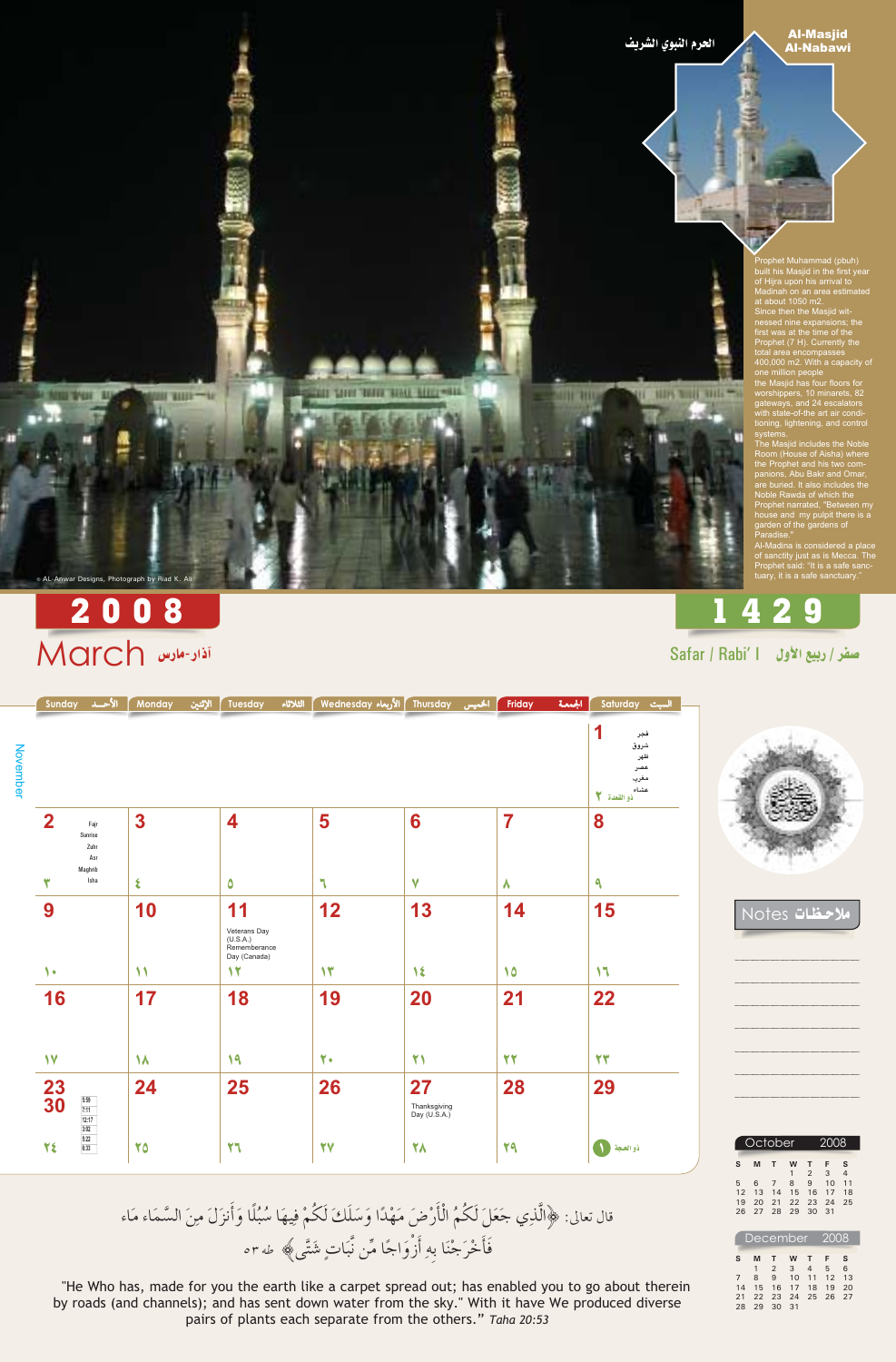

### **'Uhud Mountain**

## **Masjid Quba'**

This first Masjid of Islam was<br>designed by the Prophet (pbuh) himself upon his arrival to<br>Yathrib (Madinah). He put the<br>first stone in place and his companions completed the job.<br>Caliph Othman renovated it.<br>Caliph Omar Bin Abdel-Aziz created wider space, corridors,<br>and erected its first minaret. It<br>was also renovated by Abu<br>Ya'ala Al-Husseini (435 H) and January 11 September 1999<br>Jamal Al-Din Al-Asfahani<br>(555H).<br>The Ottomans also renovated it

several times. Then the Saudis<br>repaired and restored its inter-<br>nal walls and expanded its northern side in 1388 H. In 1405 H, King Fahd ordered the<br>rebuilding and expansion of the<br>Masjid while keeping intact all of its archeological features.<br>Four minarets and marble floors<br>were installed inside and in the courtyard. A library and a shop-<br>ping area were also added to<br>serve visitors. Today the Masjid<br>stands at 13500 m2 in area.

# 1429

# 2008 نيسان-إبريل April

AL-Anwar Designs, Photograph by Riad

|         | Sunday | الأحلد                         | <b>Monday</b> | الإثنين | Tuesday | الثلاثاء | N Thursday ∫ الأربعاء Wednesday | الخميس      | Friday | الجمعة<br>Saturday<br>السبت |
|---------|--------|--------------------------------|---------------|---------|---------|----------|---------------------------------|-------------|--------|-----------------------------|
|         |        |                                |               |         |         |          |                                 | $\mathbf 2$ | 3      | 4<br>فجر                    |
| October |        |                                |               |         |         |          | <b>Eid Al-Fitr</b><br>عيد الفطر |             |        | شروق<br>ظهر<br>عصر<br>مغرب  |
|         |        |                                |               |         |         |          | شوال                            |             |        | عشاء                        |
|         | IJ     | Fajr<br>Sunrise                | 6             |         |         |          | 8                               | 9           | 10     | 11                          |
|         |        | Zuhr<br>Asr<br>Maghrib<br>Isha |               |         |         |          |                                 |             |        |                             |





الاحظات Notes

| 12           | 13                                                       | 14           | 15 | 16            | 17               | 18        |
|--------------|----------------------------------------------------------|--------------|----|---------------|------------------|-----------|
|              | Columbus Day<br>(U.S.A.)<br>Thanksgiving<br>Day (Canada) |              |    |               |                  |           |
| 12           | $\mathcal{N}$                                            | 1٤           | 10 | $\mathcal{M}$ | $\mathsf{V}$     | $\lambda$ |
| 19           | 20                                                       | 21           | 22 | 23            | 24               | 25        |
| 19           | 7.                                                       | $\mathbf{Y}$ | 22 | 27            | ٢٤               | 70        |
| 26           | 27                                                       | 28           | 29 | 30            | 31               |           |
| $\mathbf{Y}$ | 77                                                       | 78           | 29 | $\mathbf{r}$  | ذو القعدة للمحمد |           |

عَنْ أَبِي أُمَامَةَ قَالَ: قَالَ رَسُولُ اللَّهِ عَلَيْلِةٍ : "لا تَزَالُ طَائِفَةٌ مِنْ أُمَّتِي عَلَى الْحَقِّ ظَاهِرِينَ لَعَدُوِّهِمْ قَاهِرِينَ لَا يَضُرُّهُمْ مَنْ خَالَفَهُمْ إِلَّا مَا أَصَابَهُمْ مِنْ لأُوَاءَ حَتَّى يَأْتِيَهُمْ أَمْرُ .<br>اللَّهِ وَهُمْ كَذَلِك". قَالُوا: يَا رَسُولَ اللَّهِ، وَأَيْنَ هُمْ؟ قَالَ: "بِيَيْتِ الْمُقْدِسِ وَأَكْنَافِ بَيْتِ الْمَقْدِسِ" مسندالإمام أحمد

"There will never cease to exist a group from my Ummah upon the Deen, apparent over their enemy and over-powering. They will not be harmed by those who oppose them, except what afflicts them from hardship, until the order of Allah approaches them and they are like that (i.e. steadfast on the truth). They said: O Messenger of Allah! Where are they? He replied: They are at Bait Al-Maqdis and on the outskirts of Bait Al-Maqdis." Imam Ahmad

|                |          | September 2008         |                |                         |                       |          |
|----------------|----------|------------------------|----------------|-------------------------|-----------------------|----------|
| S              | M        | т                      | <b>W</b>       | т                       | F                     | s        |
|                | 1<br>8   | $\overline{2}$<br>9 10 | 3 <sup>3</sup> | $\overline{4}$<br>$-11$ | $5^{\circ}$<br>12     | 6<br>13  |
| 14<br>21<br>28 | 15<br>29 | 16<br>30               | 17 18          |                         | 1.9<br>22 23 24 25 26 | 20<br>27 |

| November 2008 |    |         |          |              |                |    |  |  |  |  |
|---------------|----|---------|----------|--------------|----------------|----|--|--|--|--|
| S             | M  | $T_{-}$ | <b>W</b> | $\mathbf{T}$ | - F            | s  |  |  |  |  |
|               |    |         |          |              |                |    |  |  |  |  |
| 2             | 3  |         | 4 5 6    |              | $\overline{7}$ | 8  |  |  |  |  |
| 9             | 10 |         | 11 12 13 |              | 14             | 15 |  |  |  |  |
| 16            | 17 | 18      | 19       | 20           | 21             | 22 |  |  |  |  |
| 23            | 24 | 25      |          | 26 27 28     |                | 29 |  |  |  |  |
| 30            |    |         |          |              |                |    |  |  |  |  |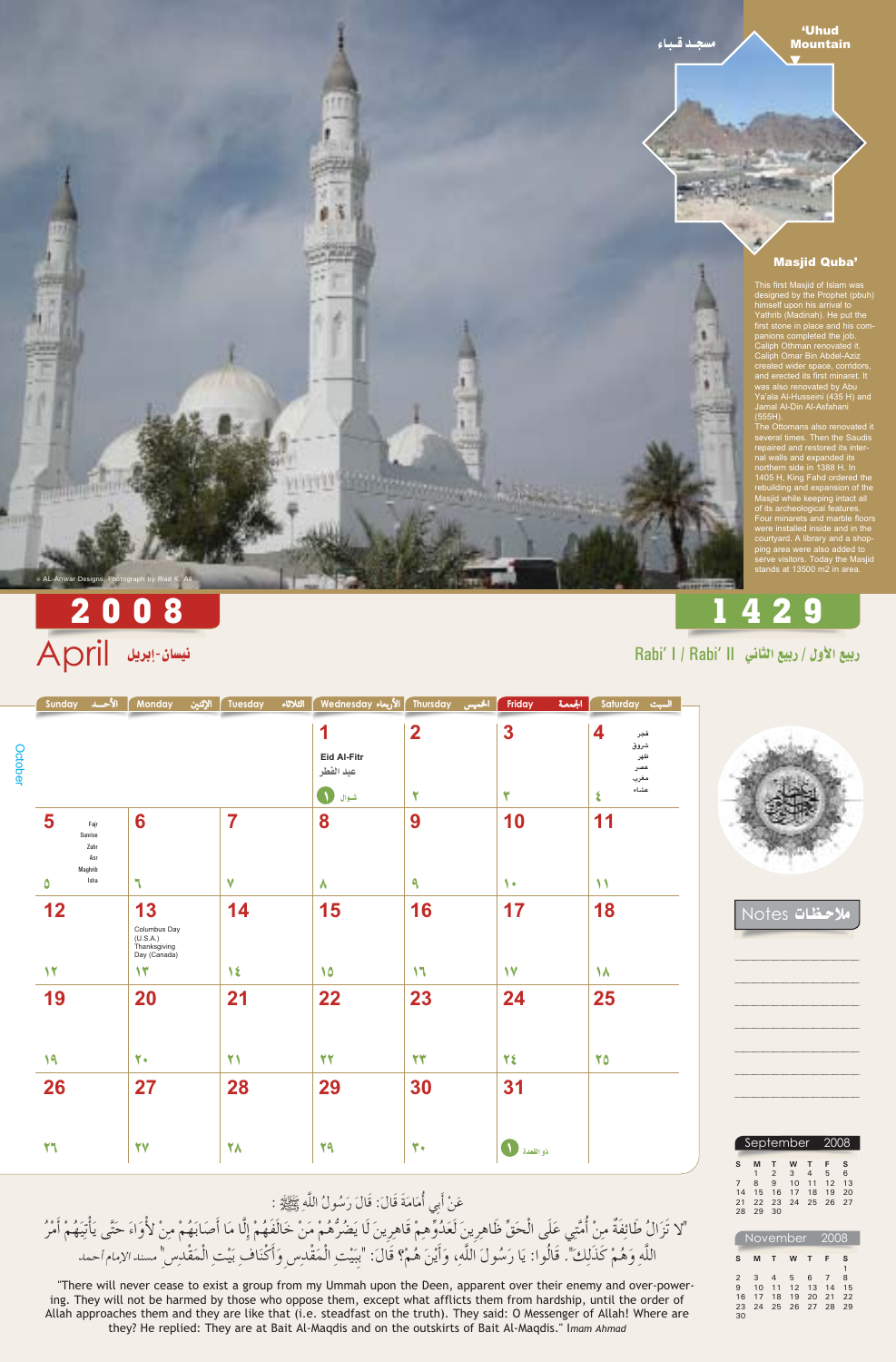## **Masjid Omar**

 $\blacktriangle$ 

This Masjid is located opposite<br>the southern courtyard of the Church of the Holy Sepulcher. It<br>was built in its current shape by<br>King Al-Afdal Bin Salah Al-Din

(1193). It has a minaret that<br>
was built before 1465 and was<br>
renovated by Sultan Abdel-<br>
Hamid (1839–1860).<br>
After the battle of Al-Yarmouk<br>
under the leadership of Abu-<br>
Ubayda Amer Bin Al-Jarrah<br>
Ubayda Amer Bin Al-Jar (634), the city of Baitul Maqdis<br>came under siege. Patriarch<br>Sofronios refused to surrender except to Caliph Omar himself.<br>
Omar traveled to Jerusalem<br>
and drew up an agreement<br>
"The Omari Trust" in the year<br>
The California of the state of the state of the state of the state of the state of the state of the state 637 AD. The agreement safe-<br>guarded residents' blood,<br>wealth, and places of worship. Caliph Omar visited the Church<br>of the Holy Sepulcher. When it<br>was time for prayer, the patriwas time for prayer, the patri-<br>arch signaled the caliph to pray<br>in the place where he was.<br>Omar refused and prayed out-<br>side the courtyard in fear that<br>the Muslims would convert the<br>church to a Masjid.

# 1429

# 2008 أيسار-مايلو May

& AL-Anwar Designs, Photograph by Usamah R. Ali

|           | الأحسد<br>Sunday                                  | الإثنين<br>Monday                                   | الثلاثاء<br>Tuesday         | Nednesday  الأربعاء Wednesday | الخميس   | الجمعة<br>Friday | Saturday<br>السبت                                   |
|-----------|---------------------------------------------------|-----------------------------------------------------|-----------------------------|-------------------------------|----------|------------------|-----------------------------------------------------|
| September |                                                   | Labor Day<br>$(U.S.A.$ &<br>Canada)<br>3.<br>شعسبان | 2<br>رمضيان                 | 3<br>٠                        | 4<br>يهه | 5                | 6<br>فجر<br>شروق<br>ظهر<br>عصر<br>مغرب<br>عشاء<br>υ |
|           | Fajr<br>Sunrise<br>Zuhr<br>Asr<br>Maghrib<br>Isha | 8                                                   | 9<br>$\boldsymbol{\Lambda}$ | 10<br>a                       | ∣∙       | 12               | 13<br>$\blacktriangledown$                          |





الاحظات Notes

| 14                                       | 15           | 16 | 17            | 18                   | 19        | 20 |  |
|------------------------------------------|--------------|----|---------------|----------------------|-----------|----|--|
|                                          |              |    |               | معركة بىدر<br>2 A.H. |           |    |  |
| $\mathbf{y}$                             | 1٤           | 10 | $\mathcal{M}$ | $\mathsf{V}$         | $\lambda$ | 19 |  |
| 21                                       | 22           | 23 | 24            | 25                   | 26        | 27 |  |
| فتح مـكـة<br>Opening of<br>Makkah 8 A.H. |              |    |               |                      |           |    |  |
| $\mathbf{Y}$                             | $\mathbf{Y}$ | 27 | 27            | ٢٤                   | 70        | 77 |  |
| 28                                       | 29           | 30 |               |                      |           |    |  |
|                                          |              |    |               |                      |           |    |  |
| <b>YY</b>                                | <b>YA</b>    | 29 |               |                      |           |    |  |

قال تعالى: ﴿قَدْ نَرَى تَقَلُّبَ وَجْهِكَ فِي السَّمَاء فَلَنُوَلِّيَنَّكَ قِبْلَةً تَرْضَاهَا فَوَلِّ وَجْهَكَ شَطْرَ الْمَسْجِدِ الْحَرَامِ وَحَيْثُ مَا كُنتُمْ فَوَلُّواْ وُجُوِهَكُمْ شَطْرَهُ وَإِنَّ الَّذِينَ أُوْتُواْ الْكِتَابَ لَيَعْلَمُونَ أَنَّهُ الْحَقُّ مِن رَّبِّهِمْ وَمَا اللّهُ بِغَافِلِ عَمَّا يَعْمَلُونَ﴾ البقرة ٢٤٤

"We see the turning of thy face (for guidance to the heavens: now Shall We turn thee to a Qibla that shall please thee. Turn then Thy face in the direction of the sacred Mosque: Wherever ye are, turn your faces in that direction. The people of the Book know well that that is the truth from their Lord. Nor is Allah unmindful of what they do." Al-Bagarah 2:144

|                           |                     | August              |                     |                     | 2008                |                     |  |
|---------------------------|---------------------|---------------------|---------------------|---------------------|---------------------|---------------------|--|
| S                         | M                   | т                   | W                   | т                   | F<br>1              | S<br>$\overline{2}$ |  |
| 3<br>10<br>17<br>24<br>31 | 4<br>11<br>18<br>25 | 5<br>12<br>19<br>26 | 6<br>13<br>20<br>27 | 7<br>14<br>21<br>28 | 8<br>15<br>22<br>29 | 9<br>16<br>23<br>30 |  |
| <b>October</b><br>2008    |                     |                     |                     |                     |                     |                     |  |

| s | М | T | <b>W</b> | T                    | F S |                |
|---|---|---|----------|----------------------|-----|----------------|
|   |   |   |          | $1 \quad 2 \quad 3$  |     | $\overline{4}$ |
|   |   |   |          | 5 6 7 8 9 10 11      |     |                |
|   |   |   |          | 12 13 14 15 16 17 18 |     |                |
|   |   |   |          | 19 20 21 22 23 24 25 |     |                |
|   |   |   |          | 26 27 28 29 30 31    |     |                |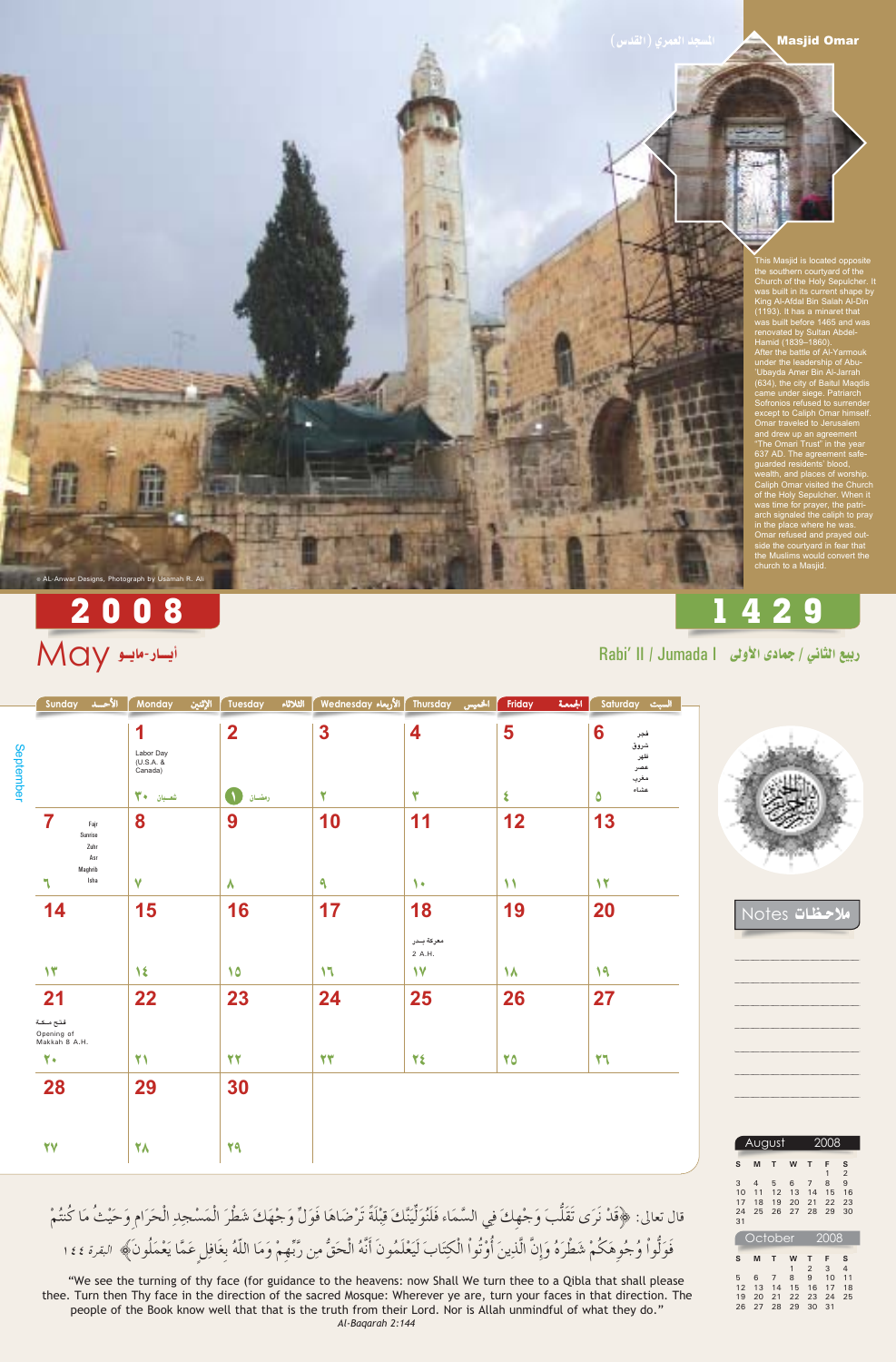**Karley** 

## **Masjid Abu Ubaida**

n ay n

It is located in the village of Amta, It is located in the village of Amta,<br>7 kilometers to the north of Deir<br>Ala (Center Aghwar, Jordan<br>Valley). It contains the shrine of<br>Abu Ubaidah, a Masjid, a cultural<br>center, and an Islamic library. It<br>was inaugurated by

embraced Islam in its early<br>stages. He migrated with other<br>Muslims to Abesenia (Ethiopia)<br>and participated in the battles of<br>Badr, Uhud and others. He was<br>well known for his simplicity, piety, courage, integrity and trust-<br>worthiness. Prophet Muhammad<br>(pbuh) surnamed him the "Trustworthy of the Ummah". He<br>is also one of the companions<br>given the glad tiding of being one

of the people of Jannah.<br>Omar Bin Al-Khattab nominated bina Bin Al-Matab hominated<br>him to become the first Caliph in<br>the meeting in the shed of Bani<br>Sa'idah, however, Abu Ubaidah<br>pledged his allegiance to Abu<br>Bakr.

Abu Ubaidah died near Tabqat<br>Fahil at age 58 in 18 H of the plague of Omwas. He was buried<br>in the village of Amta in the same area.

# 1429

جمادي الأولى / جمادى الثانية





Notes تفات

Jumada | / Jumada ||

# 2008

## مزيران-يونيو **JUNE**

& AL-Anwar Designs, Photograph by Riad K. Ali

| 10                                              | 11                  | 12                   | 13            | 14                                                                                             | 15            | 16           |  |
|-------------------------------------------------|---------------------|----------------------|---------------|------------------------------------------------------------------------------------------------|---------------|--------------|--|
|                                                 |                     |                      |               |                                                                                                |               |              |  |
| $\lambda$                                       | $\ddot{\mathbf{a}}$ | ٩<br>$\blacklozenge$ | $\mathcal{N}$ | $\mathbf{y}$                                                                                   | $\mathcal{N}$ | $\lambda$    |  |
| 17                                              | 18                  | 19                   | 20            | 21                                                                                             | 22            | 23           |  |
|                                                 |                     |                      |               | الصهاينة يحرقون<br>المسجد الأقصى<br>Al-Masjid Al-Aqsa<br>was burned by<br>Michael Dennis Rohan |               |              |  |
| 10                                              | $\mathcal{M}$       | $\mathsf{V}$         | $\lambda$     | 19                                                                                             | 7.            | $\mathbf{Y}$ |  |
| $\frac{24}{31}$<br>5:59<br>$\frac{7:11}{12:17}$ | 25                  | 26                   | 27            | 28                                                                                             | 29            | 30           |  |
| $\frac{3:02}{5:22}$<br>6:33<br>22               | 22                  | 28                   | 70            | $\mathbf{Y}^{\mathsf{r}}$                                                                      | 77            | 78           |  |

عن أنس قال: قال رسول الله ﷺ : "أعلم أمتبي بالحلال والحرام معاذ بن جبل" رواه الإمام أحمد

"The most knowledgeable of my ummah in matters of Halal and haram is Mu'ath bin Jabal." وعن عبد الله بن عمرو رضي الله عنه قال: قال رسول الله ﷺ : "خذوا القرآن من أربعة : من ابن مسعود ، وأبي ، ومعاذ بن جبل ، وسالم مولى أبي حذيفة" سنن الترمذي

Abdullah bin Amr narrated that the prophet still the Quran from four: From Abdullah ben Masoud and Salem the freed slave of Abu Huthaifa, and Ubai ben Ka'b and Muath ben Jabal " Tirmithi

|                     | Ju             |                     |                     |                                   | 2008                |                |
|---------------------|----------------|---------------------|---------------------|-----------------------------------|---------------------|----------------|
| S                   | M              | т<br>1              | w<br>2              | т<br>3                            | F<br>$\overline{4}$ | S<br>5         |
| 6<br>13<br>20<br>27 | 14<br>21<br>28 | 8<br>15<br>22<br>29 | 9<br>16<br>23<br>30 | 10<br>17<br>24<br>$\overline{31}$ | 11<br>18<br>25      | 12<br>19<br>26 |

| September 2008 |    |                |                   |            |    |    |  |  |  |
|----------------|----|----------------|-------------------|------------|----|----|--|--|--|
| $\mathsf{S}$   | M  | T              | <b>W</b>          | T          | F. | S  |  |  |  |
|                |    | $\overline{2}$ | $\mathbf{3}$      | $4\quad 5$ |    | 6  |  |  |  |
|                | 8  | 9 10           |                   | $11 \t12$  |    | 13 |  |  |  |
| 14             |    |                | 15 16 17 18       |            | 19 | 20 |  |  |  |
| 21             |    |                | 22 23 24 25 26 27 |            |    |    |  |  |  |
| 28             | 29 | 30             |                   |            |    |    |  |  |  |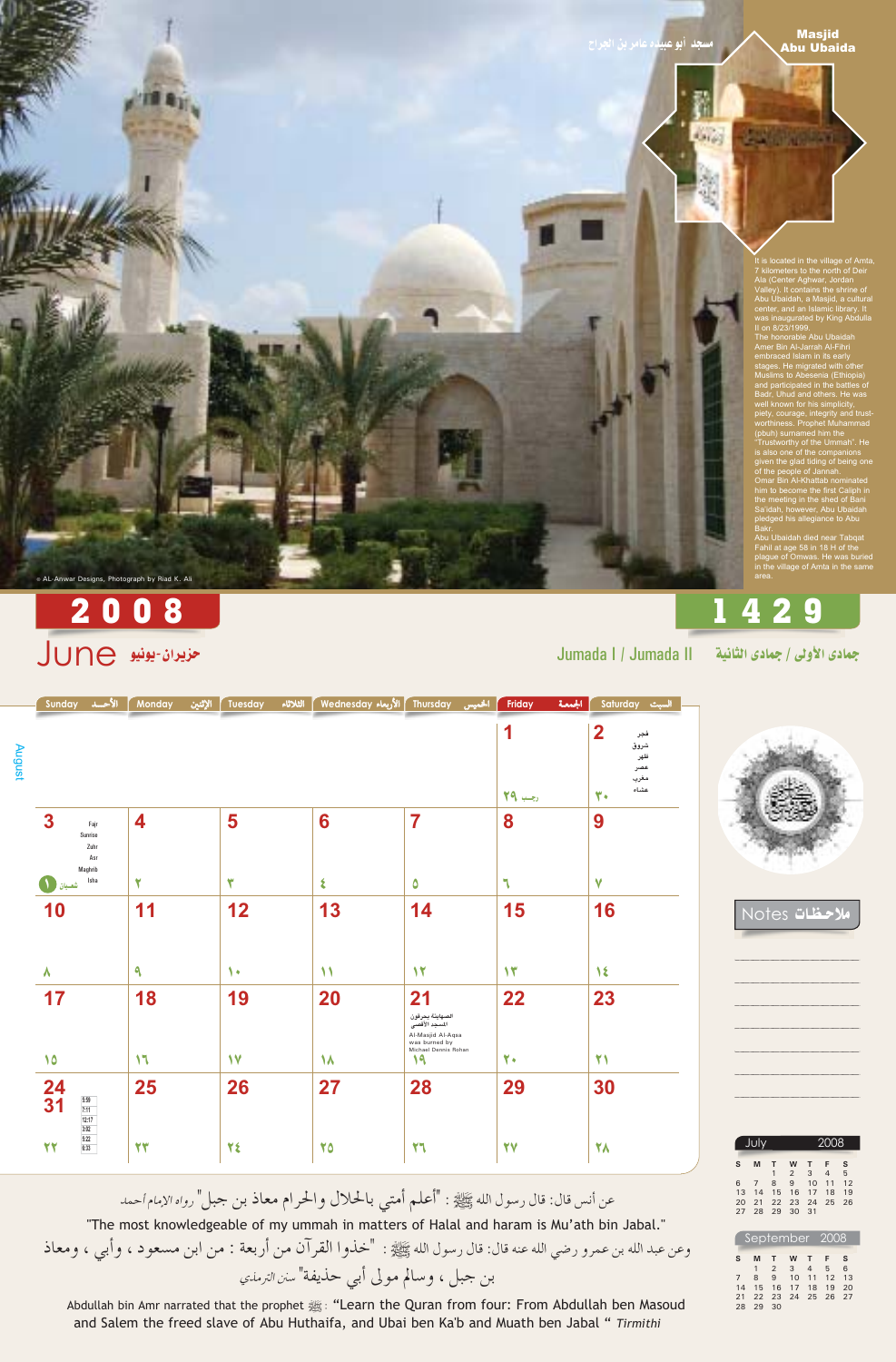### **Al-Masjid Al-Aqsa**

**Tillington** 

It is the first Qibla, the second<br>Masjid on Earth, and the third<br>sacred place. The name is designated for the Sacred Sanctuary<br>surnated for the Sacred Sanctuary sur-<br>rounded by a high wall almost rec-<br>tangular in shape (475x295<br>meters), and contains a number of<br>important buildings and remnants.<br>Masjid Omar (80x55 meters), which<br>is often called "Al-Ma ignated a section of it as a church,<br>another as a residence for their<br>cavalry, and used the Marawani<br>Musalla as a stable for their horses<br>When Salah Al-Din defeated the<br>crusaders, he restored what they<br>destroyed and brough

velous pulpit in 1169.<br>Since Israel occupied Jerusalem in<br>1967, it has not stopped its excava-<br>tion underneath the Masjid. On<br>8/21/1969, the Masjid was set on<br>fire which devoured the pulpit and<br>three of its corridors' ceil place within two weeks.

# 1429

Jumada II / Rajab رجب Jumada II / Rajab

|                | الأحسد<br>Sunday                        | الإثنين<br>Monday       | الثلاثاء<br>Tuesday | الأربعاء Wednesday                            | Thursday<br>الخميس | الجمعة<br>Friday                    | Saturday السبت                         |
|----------------|-----------------------------------------|-------------------------|---------------------|-----------------------------------------------|--------------------|-------------------------------------|----------------------------------------|
| <b>July 08</b> |                                         |                         | 1<br>Canada Day     | $\overline{\mathbf{2}}$                       | 3                  | 4<br>Independence<br>Day $(U.S.A.)$ | 5<br>فجر<br>شروق<br>ظهر<br>عصر<br>مغرب |
|                |                                         |                         | جمادى الثانية ٢٧    | 78                                            | 29                 | رجب ل                               | عشاء<br>۲                              |
|                | 6<br>Fajr<br>Sunrise<br>Zuhr<br>Asr     | $\overline{\mathbf{7}}$ | 8                   | 9                                             | 10                 | 11                                  | 12                                     |
|                | Maghrib<br>Isha<br>$\blacktriangledown$ | $\blacklozenge$         | $\bullet$           | $\mathbf{r}$                                  | $\mathbf v$        | $\lambda$                           | $\mathbf{a}$                           |
|                | 13                                      | 14                      | 15                  | 16                                            | 17                 | 18                                  | 19                                     |
|                | $\sqrt{ }$                              | $\mathcal{N}$           | $\mathbf{Y}$        | $\mathcal{N}$                                 | $\mathcal{N}$      | 10                                  | $\mathcal{M}$                          |
|                | 20                                      | 21                      | 22                  | 23                                            | 24                 | 25                                  | 26                                     |
|                | $\mathsf{V}$                            | $\lambda$               | 19                  | $\mathbf{Y}$                                  | 21                 | 22                                  | 27                                     |
|                | 27                                      | 28                      | 29                  | 30                                            | 31                 |                                     |                                        |
|                |                                         |                         |                     | الإسراء والمعراج<br>Al-Israa' wa<br>Al-Mi'raj |                    |                                     |                                        |
|                | ٢٤                                      | 70                      | 77                  | 77                                            | 78                 |                                     |                                        |

<mark>2008</mark><br>توز-يونيو UV



الاحظات Notes

عن أبي ذر الغفاري رضي الله تعالى عنه قال: قلت يا رسول الله أي مسجد وضع في الأرض أول؟ قال:" المسجد الحرام"، قال: قلت ثم أي؟ قال:" المسجد الأقصى"، قلت: كم كان بينهما؟ قال:"أربعون سنة، ثم أينما أدركتك الصلاة فصله، فان الفضل فيه." رواه البخاري

Narrated Abu Dhar: "I said, "O Allah's Apostle! Which mosque was first built on the surface of the earth?" He said, "Al-Masjid Al-Haram (in Mecca)." I said, "Which was built next?" He replied "The mosque of Al-Aqsa (in Jerusalem)." I said, "What was the period of construction between the two?" He said, "Forty years." He added, "Wherever (you may be, and) the prayer time becomes due, perform the prayer there, for the best thing is to do so (i.e. to offer the prayers in time)."

وقال ﷺ : "لا تشد الرحال إلا إلى ثلاثة مساجد: المسجد الحرام، ومسجدي هذا، والمسجد الأقصى"مسلم And the prophet said: "Do not undertake journey but to three mosques: the Mosque of Al-Haram, this mosque of mine, and the Mosque of Aqsa". Sahih Muslim



|    |    | August       | 2008 |      |    |                |
|----|----|--------------|------|------|----|----------------|
| S  | M  | $\mathsf{T}$ | W    | т    | F  | s              |
|    |    |              |      |      | 1  | $\overline{2}$ |
| 3  | 4  | 5            | 6    | 7    | 8  | 9              |
| 10 | 11 | 12           | 13   | 14   | 15 | 16             |
| 17 | 18 | 19           | 20   | 21   | 22 | 23             |
| 24 | 25 | 26           | 27   | - 28 | 29 | 30             |
| 31 |    |              |      |      |    |                |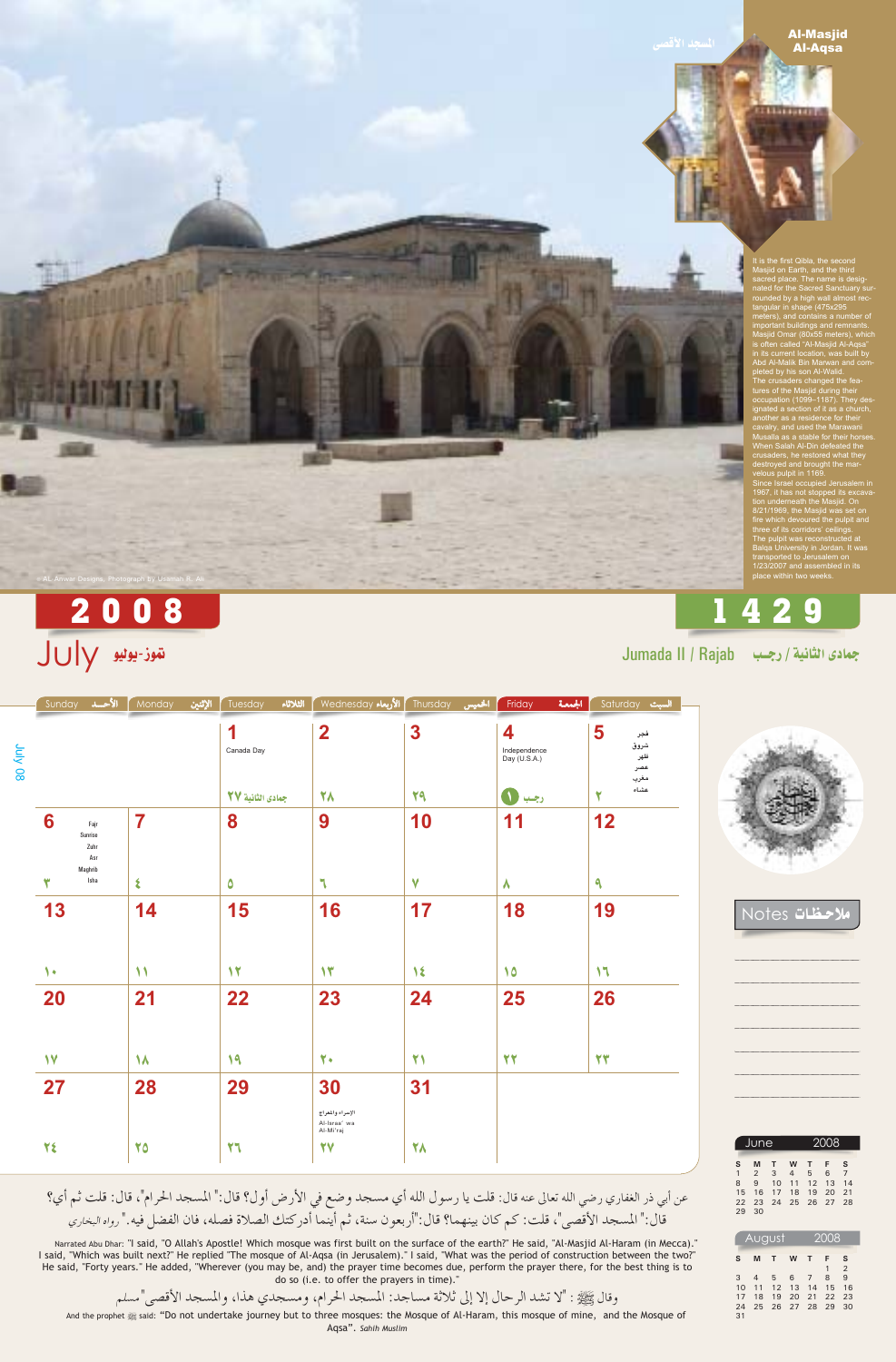### **Masjid Mu'ath**

**Marine** 

This shrine is located in north-<br>ern Shouna in the Jordan Valley 95 kilometers away from<br>Amman.<br>The Royal Committee for

The Royal Committee for<br>Development of Mosques<br>restored the old building which<br>has an archeological character-<br>istic and added a Masjid, a cen-<br>ter for Quran, and a library.<br>Mu'ath Bin Jabal embraced<br>Islam at the age of 18 ticipated in all of the battles dur-<br>ing the life of Prophet<br>Muhammad (pbuh) who said<br>about him "The most knowl-<br>edgeable of my Ummah in mat-<br>ters of Halal and Haram is<br>Mu'ath Bin Jabal".<br>Prophet Mohammad sent Mu'ath to Yemen as a judge<br>and counselor. He returned to<br>Madina after the death of the

Prophet.<br>Mu'ath died in the year 18 H at<br>the age of 38 affected by the plague of Omwas. His son<br>Abdurrahman is buried next to

## .<br>◎ AL-Anwar Designs, Photograph by Riad K. Ali

# 2008 August البا-أغسطس August

|            | ا الأحــد Sunday                               | الإثنين<br>Monday | الثلاثاء<br>Tuesday | ์ Wednesday الأربعاء Wednesday | الخميس                 | الجمعة<br>Friday | السبت Saturday                    |
|------------|------------------------------------------------|-------------------|---------------------|--------------------------------|------------------------|------------------|-----------------------------------|
| June<br>80 |                                                | $\mathbf 2$       | 3                   | 4                              | 5                      | 6                | فجر<br>شروق<br>ظهر<br>عصر<br>مغرب |
|            | جمادى الأولى ٢٦                                | 77                | 78                  | 29                             | جمادى الثانية ( ١      | ۲                | عشاء<br>ىد                        |
|            | 8<br>Fajr<br>Sunrise<br>Zuhr<br>Asr<br>Maghrib | 9                 | 10                  | 11                             | 12                     | 13               | 14                                |
|            | Isha                                           | ٥                 |                     | v                              | $\boldsymbol{\Lambda}$ | A                | $\mathbf{L}$                      |



**Notes** تفات

1429

Rajab / Sha'ban رجب / شعبان

| 15            | 16           | 17            | 18           | 19 | <b>20</b>     | 21           |  |
|---------------|--------------|---------------|--------------|----|---------------|--------------|--|
|               |              |               |              |    |               |              |  |
| $\mathcal{N}$ | $\mathbf{Y}$ | $\mathcal{N}$ | $\lambda$    | 10 | $\mathcal{M}$ | $\mathsf{V}$ |  |
| <b>22</b>     | 23           | 24            | 25           | 26 | 27            | 28           |  |
|               |              |               |              |    |               |              |  |
| $\lambda$     | 19           | $\mathbf{Y}$  | $\mathbf{Y}$ | 27 | 22            | ٢٤           |  |
| 29            | 30           |               |              |    |               |              |  |
|               |              |               |              |    |               |              |  |
| 70            | $\mathbf{y}$ |               |              |    |               |              |  |
|               |              |               |              |    |               |              |  |

عن أنس رضي الله عنه أن رسول الله ﷺ قال:

The Prophet signal: "Every Ummah has an extremely trustworthy person; and the trustworthy of this Ummah is Abu Ubaidah bin Al-Jarrah" Bukhari

| <b>May</b>     |    |   | 2008                 |                |    |
|----------------|----|---|----------------------|----------------|----|
| M              | т  | W | т                    | F              | S  |
|                |    |   | $\mathbf{1}$         | $\mathfrak{D}$ | 3  |
| 5 <sup>5</sup> | 6  |   | 8                    | 9              | 10 |
| 12             | 13 |   | 15                   | 16             | 17 |
| 1.9            | 20 |   |                      | 23             | 24 |
|                |    |   |                      | 30             | 31 |
|                |    |   | 14<br>21<br>26 27 28 | 7<br>29        | 22 |

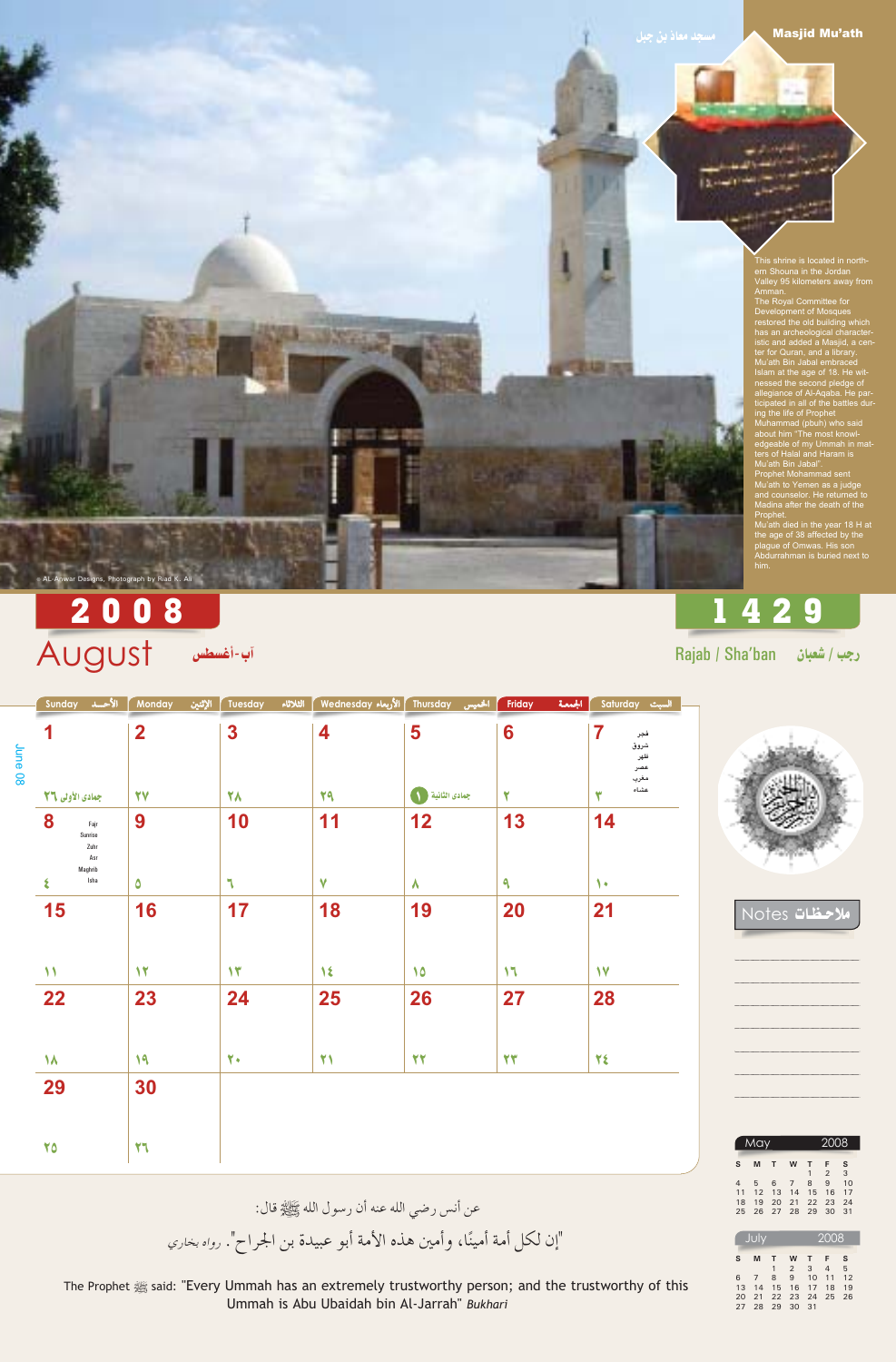the same like.

#### **Al-Bagee'**

### **Masjid Al-Qiblatain**

It is the only Masjid in the world which contains two Mihrabs fac-<br>ing towards the two Qiblas<br>known to Muslims. Kribwin to Muslims.<br>
it is located at the southwest<br>
side of the well of Roma 5 km<br>
northwest of the Prophet's

Masjid.<br>In 2 H, Muslims were commanded to turn their faces towards Al-Masjid Al-Haram. The Prophet<br>sent one of his companions to<br>inform the Muslims on the outskirts of Madina. The news<br>reached Madina while the Muslims were praying towards Jerusalem. Immediately they<br>switched in the midst of their switched in the midst of their<br>prayer towards the new Qibla.<br>The Masjid was renovated dur-<br>ing the time of Caliph Omar Bin<br>Abd Al-Aziz (87-93 H), Al-Sultan<br>Al-Qanoni (950 H), and was<br>developed, renewed, and<br>expanded at the also contains a lobby for teach-<br>ing and memorization of Quran.

# 1429

## 2008 September اليلون-سبتمبر

AL-Anwar Designs, Photograph by Riad K. Ali

الخميس Thursday الأحسـد Wednesday الثلاثاء Tuesday الإثنين Monday الأحسـد Sunday المحسـد السبت Saturday الجمعة Friday  $\mathbf 2$ 1 3 فجر May 08 شروق ظهر عصر مغرب عشاء ربيع الثاني ٢٥ 27 77  $\overline{\mathbf{7}}$ 8 10 5 6 9 Fajr Sunrise Zuhr Asr Maghrib Isha جمادى الأولى ( ١ **YA** ٢q ٣. ۲ ۳  $\epsilon$ 

## Sha'ban / Ramadan (مضان



مظات Notes

| 11           | 12                             | 13          | 14                     | 15           | 16           | 17            |  |
|--------------|--------------------------------|-------------|------------------------|--------------|--------------|---------------|--|
|              |                                |             |                        |              |              |               |  |
| ٥            | ч                              | $\mathbf v$ | $\boldsymbol{\Lambda}$ | $\mathbf{a}$ | $\bullet$    | $\mathcal{N}$ |  |
| 18           | 19<br>Victoria Day<br>(Canada) | 20          | 21                     | 22           | 23           | 24            |  |
| $\mathbf{Y}$ | $\mathcal{N}$                  | $\lambda$   | 10                     | $\mathsf{M}$ | $\mathsf{V}$ | $\lambda$     |  |
| 25           | 26<br>Memorial Day             | 27          | 28                     | 29           | 30           | 31            |  |
| 19           | 7.                             | 21          | 22                     | 22           | 28           | 70            |  |

قال تعالى: ﴿وَالسَّابِقُونَ الأَوَّلُونَ مِنَ الْمُهَاجِرِينَ وَالأَنصَارِ وَالَّذِينَ اتَّبَعُوهُم بِإِحْسَانٍ رَّضِيَ اللَّهُ عَنْهُمْ وَرَضُواْ عَنْهُ وَأَعَدَّ لَهُمْ جَنَّاتٍ تَجْري تَحْتَهَا الأَنْهَارُ خَالِدِينَ فِيهَا أَبَدًا ذَلِكَ الْفَوْزُ الْعَظِيمِ﴾ التوبة ١٠٠

The vanguard (of Islam)- the first of those who forsook (their homes) and of those who gave them aid, and (also) those who follow them in (all) good deeds,- well- pleased is Allah with them, as are they with Him: for them hath He prepared gardens under which rivers flow, to dwell therein for ever: that is the supreme felicity" Al-Tawbah 9:100

|          | April             |                |                     | 2008                  |                     |          |  |
|----------|-------------------|----------------|---------------------|-----------------------|---------------------|----------|--|
| S        | М                 | T<br>1         | W<br>$\overline{2}$ | T<br>3                | F<br>$\overline{4}$ | s<br>5   |  |
| 6<br>13  | $7^{\circ}$<br>14 | 8<br>15        | $9^{\circ}$<br>16   | 10<br>17 <sup>7</sup> | 11<br>18            | 12<br>19 |  |
| 20<br>27 | 28                | 21 22 23<br>29 | 30                  | 24                    | 25                  | 26       |  |

|    | <b>June</b>    |    | 2008 |    |    |    |
|----|----------------|----|------|----|----|----|
|    |                |    |      |    |    |    |
| S  | M              | т  | W    | т  | F  | s  |
|    | $\mathfrak{D}$ | 3  | 4    | 5  | 6  |    |
| 8  | $\mathbf{Q}$   | 10 | 11   | 12 | 13 | 14 |
| 15 | 16             | 17 | 18   | 19 | 20 | 21 |
| 22 | 23             | 24 | 25   | 26 | 27 | 28 |
| 29 | 30             |    |      |    |    |    |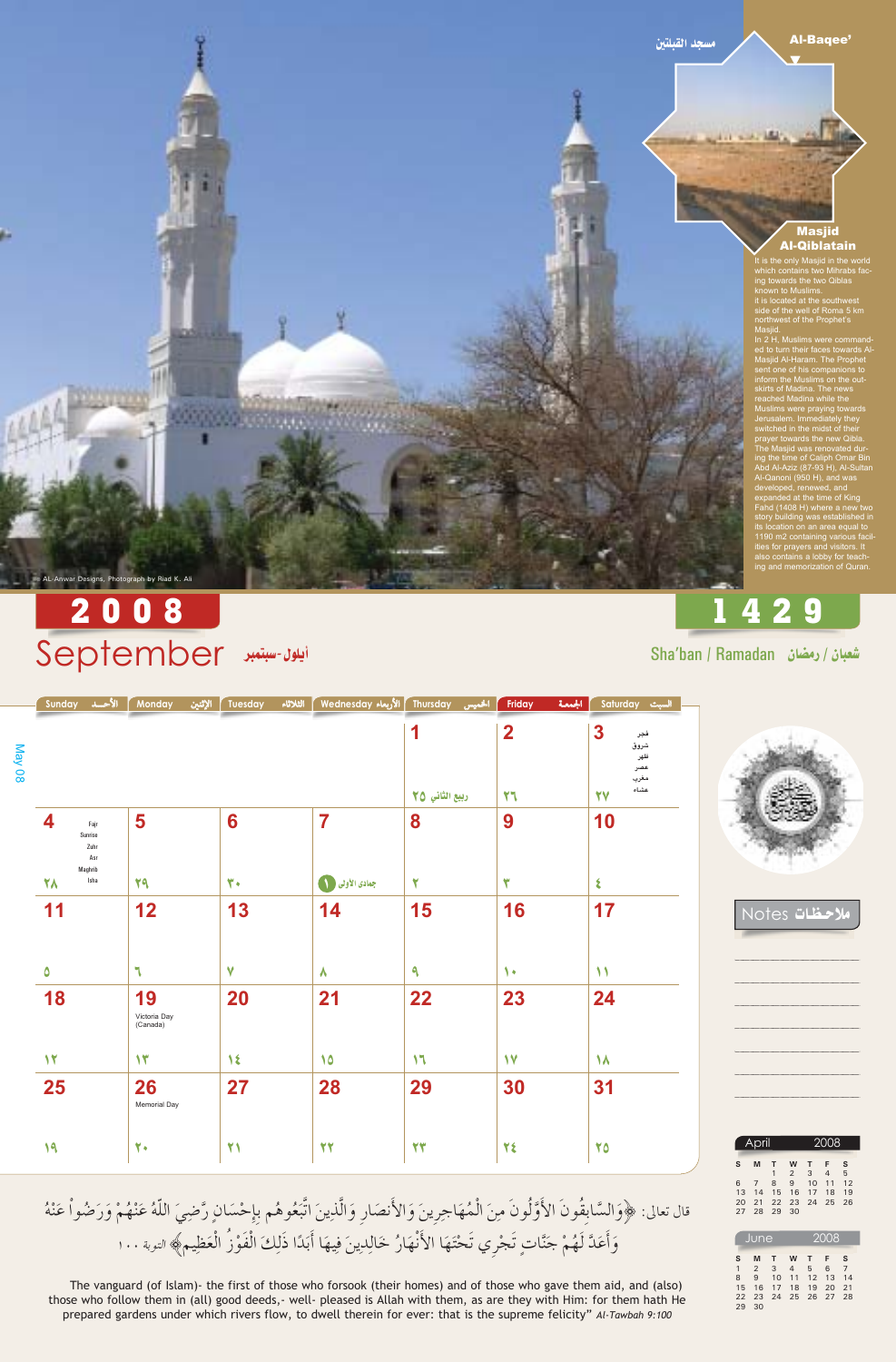**Dome** of the Rock

.<br>It is part of the Noble Sanctuary<br>Al-Masjid Al-Aqsa It was built by Abdel-Malik Bin<br>Marwan around the Noble Rock<br>(17.70x13.50 meters) located on a raised nave in the center<br>of the courtyard of the<br>Sanctuary in the year 691 AD. The Dome of the Rock is one of the most magnificent buildings<br>in the world due to its engineer ing, shape and vanities. The diameter of the internal dome is<br>29.44 meters and its height is<br>9.8 meters. The sides of the octagon are 20.60 meters long<br>and 9.5 meters high each.<br>The ornaments and vanities were renewed and the Masjid was restored several times. The<br>third construction by the<br>Hashemites was to get rid of the after effect of the arson to<br>Al-Masjid Al-Aqsa and the<br>restoration of the various features in the courtyards of the<br>Masjid. The construction of the<br>Dome of the Rock was concluded by clothing the dome with<br>sheets of gilded copper, cloth-<br>ing the hallways, and installing<br>fire and alarm systems in 1994.

# 1429

Shawwal / Thul Qi'dah هُوال / ذو القعدة

## 2008 تشرين الأول-أكتوبر October

e AL-Anwar Designs, Photograph by Usamah R. Ali

السبت Saturday الجمعة | المخميس Thursday الأحسـد Wednesday الثلاثاء Tuesday الإثنين Monday الأحسـد Sunday المحسد المسلم Friday  $\overline{\mathbf{2}}$  $\boldsymbol{3}$ 1 4 5 فجر April 08 شروق ظهر عصر مغرب عشاء 70 27 77 78 ربيع الأول كالم 10 11  $12$  $\overline{\mathbf{7}}$ 8 9 6 Fajr Sunrise Zuhr Asr Maghrib Isha 29 ٣ ٤  $\mathbf{r}$ ربيع الثاني ( ١ ۲ ٥



حظات Notes

| 14        | 15            | 16              | 17            | <b>18</b>    | 19            |  |
|-----------|---------------|-----------------|---------------|--------------|---------------|--|
|           |               |                 |               |              |               |  |
| $\lambda$ | $\mathbf{a}$  | $\blacklozenge$ | $\mathcal{N}$ | $\mathbf{Y}$ | $\mathcal{N}$ |  |
| 21        | 22            | 23              | 24            | 25           | 26            |  |
|           |               |                 |               |              |               |  |
| 10        | $\mathcal{M}$ | $\mathsf{V}$    | $\lambda$     | 19           | $\mathbf{Y}$  |  |
| 28        | 29            | 30              |               |              |               |  |
|           |               |                 |               |              |               |  |
| 22        | 27            | ٢٤              |               |              |               |  |
|           |               |                 |               |              |               |  |

عَنْ ابْنِ عُمَرَ رَضِيَ اللَّهُ عَنْهُمَا قَالَ: "كَانَ النَّبِيُّ صَلَّى اللَّهُ عَلَيْهِ وَسَلَّمَ يَأْتِي مَسْجِدَ قُبَاءٍ كُلَّ سَبْتٍ مَاشِيًا وَرَاكِبًا" البخاري ومسلم

used to come to Quba', i. e. (he came) on Abdullah bin Umar reported that Allaah's Messenger  $\frac{1}{2}$  used to come to Quba', i. e. (he came) on every Saturday, and he used to come riding or on foot." Bukhari & Muslim

عن أُسَيْد بْنِ ظُهَيْرِ الْأَنْصَارِيَّ عَنْ النَّبِيِّ ﷺ قَالَ "الصَّلَاةُ فِي مَسْجِدِ قُبَاءٍ كَعُمْرَةٍ" الترمذي

performing a Umrah" Al-Tirmithi

|                | March |                |    |    | 2008           |                                          |
|----------------|-------|----------------|----|----|----------------|------------------------------------------|
| S              | M     | T              | W  | т  | F              |                                          |
|                |       |                |    |    |                |                                          |
| $\overline{2}$ | 3     | $\overline{4}$ | 5  | 6  | $\overline{7}$ |                                          |
| 9              | 10    | 11             | 12 | 13 | 14             |                                          |
| 16             | 17    | 18             | 19 | 20 | 21             |                                          |
| 23             | 24    | 25             | 26 | 27 | 28             | S<br>$\mathbf{1}$<br>8<br>15<br>22<br>29 |

|    | May |    | 2008 |    |                |    |
|----|-----|----|------|----|----------------|----|
| S  | M   | т  | W    | т  | F              | S  |
|    |     |    |      | 1  | $\mathfrak{D}$ | 3  |
| 4  | 5   | 6  | 7    | 8  | 9              | 10 |
| 11 | 12  | 13 | 14   | 15 | 16             | 17 |
| 18 | 19  | 20 | 21   | 22 | 23             | 24 |
| 25 | 26  | 27 | 28   | 29 | 30             | 31 |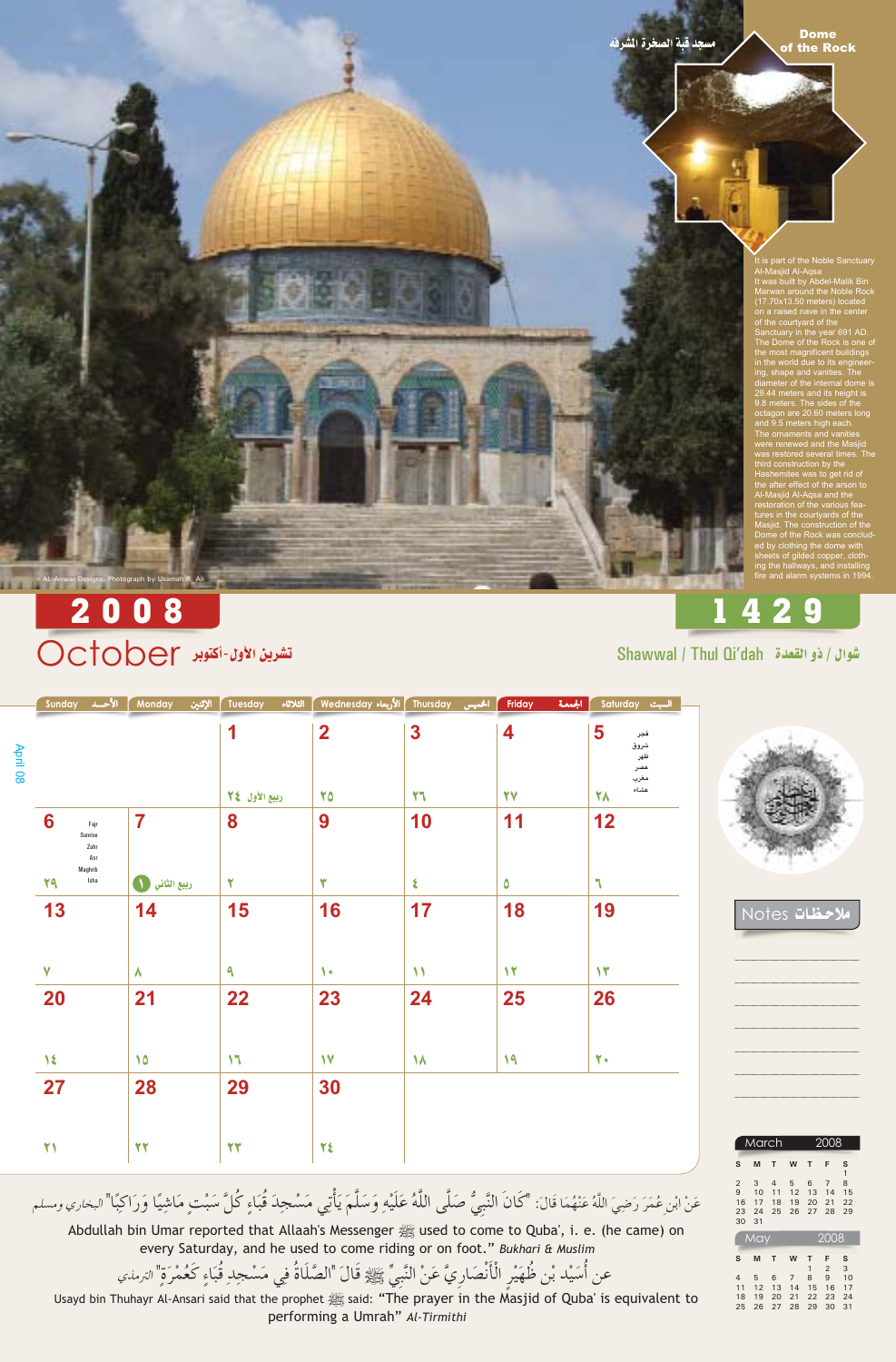### **Al-Safawi Tree**

When Prophet Muhammad was a young boy he traveled<br>with his uncle Abu Talib to Al-<br>Sham. They met with the<br>monk Bahira who told Abu<br>Talib to safeguard and protect<br>lis poles for what and the safeguard and protect his nephew for what awaited him in the future. The citizens<br>of Al-Safawi mentioned that<br>Prophet Muhammad (pbuh) sat in the shade of a 1500 year old tree during that trip. year old the during that the.<br>The tree is still green today.<br>From that same tree, another<br>tree will be planted in the<br>courtyard of King Hussein Bin<br>Talal's Masjid in Dabouq,<br>Amman – Jordan.

## 2008 تشرين الثاني-نوڤبر November

Thul Qi'dah / Thul Hijjah ذوالقعدة / ذو الحجة

1429

|                    | Sunday    | الأحسد                                    | Monday<br>الإثنين | Tuesday | الثلاثاء | Thursday   الأربعاء Wednesday | الخميس | Friday | الجمعة | Saturday السبت                                       |  |
|--------------------|-----------|-------------------------------------------|-------------------|---------|----------|-------------------------------|--------|--------|--------|------------------------------------------------------|--|
| <b>March</b><br>80 |           |                                           |                   |         |          |                               |        |        |        | فجر<br>شروق<br>ظهر<br>عصر<br>مغرب<br>عشاء<br>ُصفر ۲۲ |  |
|                    |           | Fajr<br>Sunrise<br>Zuhr<br>Asr<br>Maghrib | 3                 |         |          | 5                             | 6      |        |        | 8                                                    |  |
|                    | <b>UW</b> | Isha                                      | 22                | 70      |          | 77                            | 27     | 21     |        | 29                                                   |  |



Motes الاحظات

| 9                                               | 10                                                                                     | 11           | 12                 | 13                                               | 14                            | 15          |
|-------------------------------------------------|----------------------------------------------------------------------------------------|--------------|--------------------|--------------------------------------------------|-------------------------------|-------------|
| O<br>ربيع الأول                                 | ₩                                                                                      | ₩            | $\boldsymbol{\xi}$ | $\boldsymbol{\delta}$                            | $\mathbb{I}$                  | $\mathbf v$ |
| 16                                              | 17                                                                                     | 18           | 19                 | 20<br>Prophet's Birthday<br>المولد النبوي الشريف | 21<br>Good Friday<br>(Canada) | 22          |
| $\lambda$                                       | ٩                                                                                      | $\bullet$    | ۱۱                 | 12                                               | $\mathcal{N}$                 | 1٤          |
| $\frac{23}{30}$<br>6:09<br>7:18<br>1:33<br>5:04 | 24<br>6:08<br>31<br>$\frac{7:17}{1:33}$<br>5:04                                        | 25           | 26                 | 27                                               | 28                            | 29          |
| 7:47<br>10<br>8:54                              | $\begin{array}{ c } \hline 7:47 \\ \hline 8:55 \\ \hline \end{array}$<br>$\mathcal{M}$ | $\mathsf{V}$ | 18                 | 19                                               | 7.                            | 21          |

عن أبي هريرة رضي الله عنه: قال رسول اللَّه ﷺ : "صلاة في مسجدي هذا أفضل من ألف صلاة فيما سواه من المساجد ؛ إلا المسجد الحرام" مسلم

Abu Huraira (Allaah be pleased with him) narrated It directly from Allaah's Prophet' said this: A prayer in my mosque is a thousand times more excellent than a prayer in any other mosque, except Masjid Al-Haram (Mosque of the Ka'ba). Muslim

عن أبي هريرة رضي الله عنه أن رسول الله ﷺ قال: "ما بين بيتي ومنبري روضة من رياض الجنة، ومنبري على حوضي". رواه الشيخان Abu Huraira (Allaah be pleased with him) reported Allaah's Messenger saying: That which exists between my house and my pulpit is a garden from the gardens of Paradise, and my pulpit is upon my cistern. Bukhari & Muslim

|    | February | 2008     |          |                |              |                |
|----|----------|----------|----------|----------------|--------------|----------------|
| S. | М        | T        | <b>W</b> | $\mathbf{T}$   | F            | S              |
|    |          |          |          |                | $\mathbf{1}$ | $\mathfrak{D}$ |
| 3  |          | 4 5 6    |          | $\overline{7}$ | 8            | 9              |
| 10 |          | 11 12 13 |          | 14             | 15           | 16             |
| 17 | 18       | 19       | 20       | 21 22          |              | 23             |
| 24 | 25       |          | 26 27 28 |                | 29           |                |

|    | April |       |               | 2008           |      |                 |
|----|-------|-------|---------------|----------------|------|-----------------|
| S  | M     | т     | W             | т              | F    | S               |
|    |       | 1     | $\mathcal{P}$ | $\overline{3}$ | 4    | $5\overline{5}$ |
| 6  | 7     | 8     | 9             | 10             | 11   | 12              |
| 13 | 14    | 15    | 16            | 17             | 18   | 1.9             |
| 20 | 21    | 22 23 |               | 24             | - 25 | 26              |
| 27 | 28    | 29    | 30            |                |      |                 |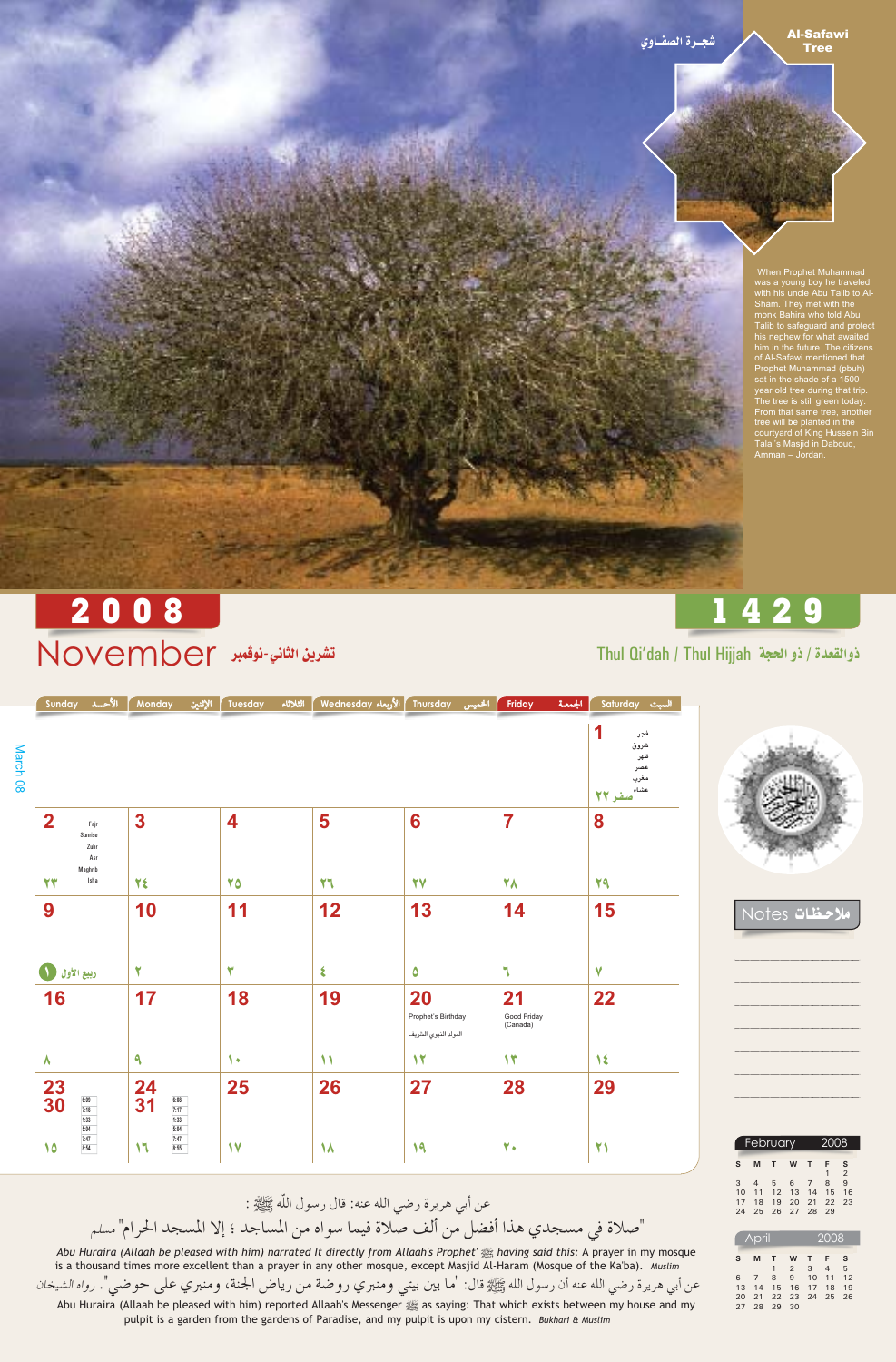### **Al-Masjid Al-Haram**

he Ka'ba was rebuilt several times throughout history. Its pre-<br>mier builders were Prophets<br>Ibrahim and Ismael. The Ka'ba is actually and Sinael. The Ka ba is<br>of 12x12x14 meters. It is clothed<br>yearly with a drape weaved from

The Black Stone in its southern corner is 1.1 meter high serving as<br>the landmark for the beginning the landmark for the beginning<br>and ending of Tawaf.<br>Hijr Ismael is a half a circle struc-<br>ture 2.92 meters away from the<br>Ka'ba where Prophet Ibrahim built<br>an arbor in its location for Ismael<br>and his mother (Hagar).<br>Maqamu

so that Prophet Ibrahim would<br>stand on while building the Ka'ba.<br>The well of Zamzam is 21 meters

The well of Zamzam is 21 meters<br>away from the Ka'ba.<br>Sai' is the stretched out area<br>between Safa and Marwa 394.5<br>meters long and 100 meters away<br>from the Ka'ba.<br>Al-Masjid Al-Haram has witnessed<br>several expansions. It encam

several expansions. It champasses<br>is now an area of 366,000 m2<br>with a capacity of one million.<br>The Haram (550 km2) includes the<br>city of Mecca, Mina, Mozdalifa,<br>and the Mount of Arafat.

# 2008

& AL-Anwar Designs, Photograph by Riad K. Ali

## كانون الأول- ديسمبر December

## Thul Hijja / Muharram 1430 1٤٣٠

|                | الأحــد Sunday |                                | الإثنين<br>Monday | الثلاثاء<br>Tuesday | ُ Vednesday الأربعاء Wednesday | الخميس | الجمعة<br>Friday | Saturday السبت                                       |
|----------------|----------------|--------------------------------|-------------------|---------------------|--------------------------------|--------|------------------|------------------------------------------------------|
| February<br>80 |                |                                |                   |                     |                                |        | محرم ٢٣          | 2<br>فجر<br>شروق<br>ظهر<br>عصر<br>مغرب<br>عشاء<br>٢٤ |
|                | 3              | Fajr<br>Sunrise<br>Zuhr<br>Asr | 4                 | 5                   | 6                              |        | 8                | 9                                                    |
|                | Y A            | Maghrib<br>Isha                | ٢٦                | <b>YV</b>           | <b>YA</b>                      | YA     | ٣.               | $\blacksquare$                                       |



<u> مظات Notes</u>

1429

| 10                       | 11                        | 12                 | 13 | 14            | 15                | 16        |  |
|--------------------------|---------------------------|--------------------|----|---------------|-------------------|-----------|--|
|                          |                           |                    |    |               |                   |           |  |
| $\overline{\phantom{a}}$ | w                         | $\boldsymbol{\xi}$ | ٥  | $\Box$        | $\mathbf v$       | $\lambda$ |  |
| 17                       | 18                        | 19                 | 20 | 21            | 22                | 23        |  |
|                          | President Day<br>(U.S.A.) |                    |    |               |                   |           |  |
| ٩                        | 1.                        | ١                  | 1٢ | $\mathcal{N}$ | $\sqrt{\epsilon}$ | 10        |  |
| 24                       | 25                        | 26                 | 27 | 28            | 29                |           |  |
|                          |                           |                    |    |               |                   |           |  |
| $\mathcal{M}$            | 17                        | $\lambda$          | 19 | $\mathbf{Y}$  | 21                |           |  |

قال تعالى: ﴿فُولُواْ آمَنَّا بِاللَّهِ وَمَآ أُنزِلَ إِلَيْنَا وَمَا أُنزِلَ إِلَى إِبْرَاهِيمَ وَإِسْمَاعِيلَ وَإِسْحَقَ وَيَعْقُوبَ وَالأَسْبَاطِ وَمَا أُوتِيَ مُوسَى وَعِيسَى وَمَا أُوتِيَ النَّبِيُّونَ مِن رَّبِّهِمْ لاَ نُفَرِّقُ بَيْنَ أَحَدٍ مِّنْهُمْ وَنَحْنُ لَهُ مُسْلِمُونَ﴾ البقرة ١٣٦

"We believe in God, and in that which has been bestowed from on high upon us, and that which has been bestowed upon abraham and Ishmael and Isaac and Jacob and , their descendants, and that which has been vouchsafed to Moses and Jesus; and that which has been vouchsafed to all the [other] prophets by their Sustainer: we make no distinction between any of them. And it is unto Him that we surrender ourselves." Al-Baqarah 2:136

|    | January        |              | 2008           |              |                |    |
|----|----------------|--------------|----------------|--------------|----------------|----|
| S  | M              | T.           | W              | т            | F.             | s  |
|    |                | $\mathbf{1}$ | $\overline{2}$ | $\mathbf{3}$ | $\overline{4}$ | 5  |
| 6  | 7              | 8            |                | 9 10         | 11             | 12 |
| 13 | 14             |              | 15 16 17       |              | 18             | 19 |
| 20 | 21 22 23 24 25 |              |                |              |                | 26 |
| 27 | 28             | 29           | 30             | $-31$        |                |    |

|    | <b>March</b>    |                | 2008     |              |      |    |
|----|-----------------|----------------|----------|--------------|------|----|
| S  | M               | т              | W        | $\mathbf{T}$ | F    | S  |
|    |                 |                |          |              |      | 1  |
| 2  | $\mathbf{3}$    | $\overline{4}$ | 5        | 6            | 7    | 8  |
| 9  | 10              |                | 11 12 13 |              | 14   | 15 |
| 16 | 17              | 18             | 19       | 20           | 21   | 22 |
| 23 | 24              | 25             | 26       | 27           | - 28 | 29 |
| 30 | $\overline{31}$ |                |          |              |      |    |